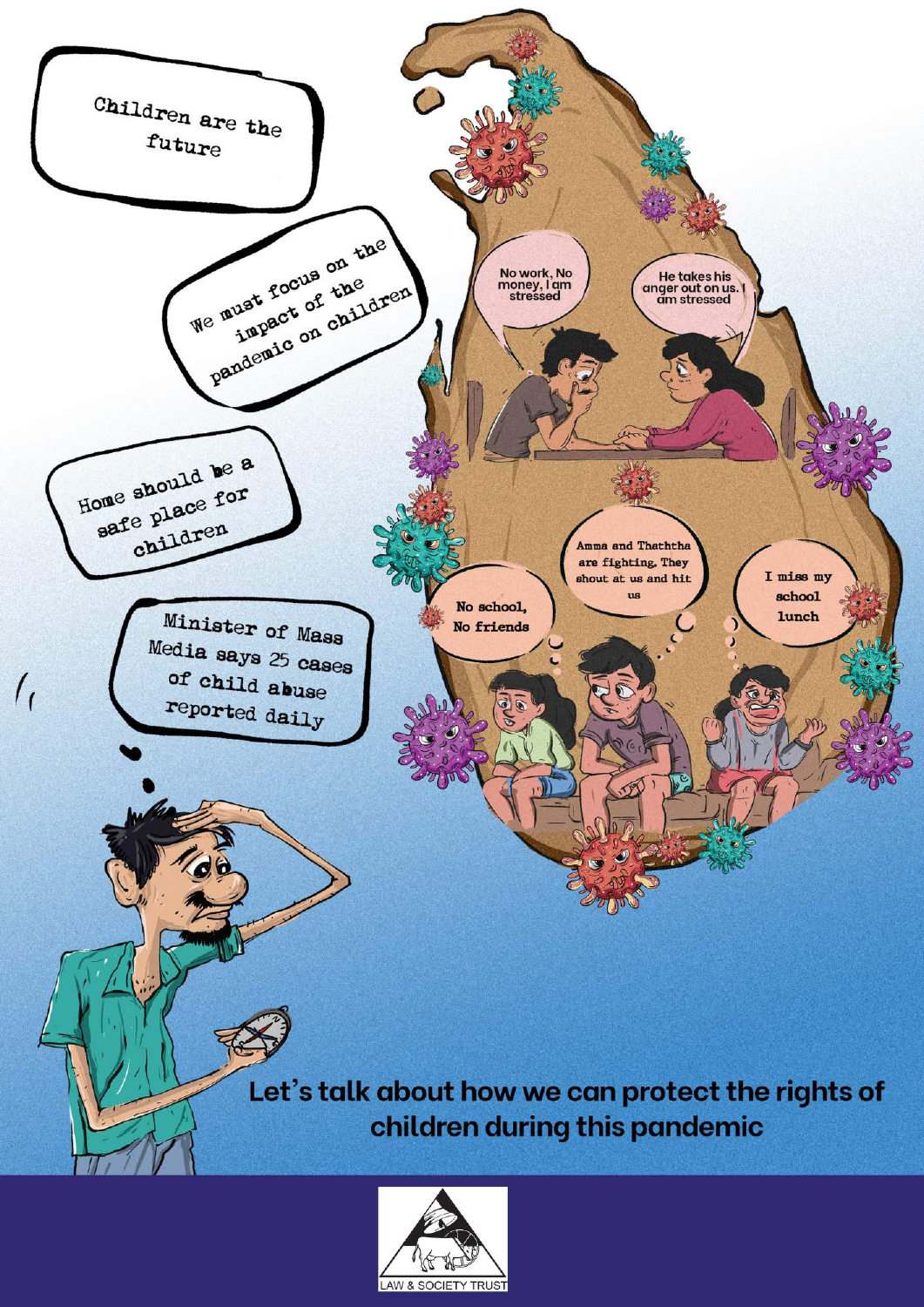## **Democratic dialogue, active listening and inclusive citizen participation: creating spaces for inclusive civic participation in times of pandemic and social crisis**

The objective of the project is to create spaces for inclusive civic participation during the pandemic and the socio-economic crisis that Sri Lanka is facing and to strengthen democratic institutions, the rule of law, and public accountability. As engaged citizens, we aim to ensure that government responses to the crisis are aligned to principles of constitutionalism and that government by exception will be restricted; misinformation and hate mongering prevented and that social solidarity will be strengthened through the positive engagement of change makers and influencers.

To achieve these objectives, the project has established an informal "civic watch" that analyses the government's rapid responses to health and economic challenges; promotes a public discussion on policy issues, documents fundamental rights violations; provides timely, fact-based information to citizens on emerging issues that impact on democratic values, constitutional principles and fundamental rights. The project also aims to conduct advocacy campaigns to strengthen democracy and the rule of law, as well as to conduct a needs assessment that enable citizens to articulate their needs, anxieties, and aspirations in the post-pandemic context.

This report was written by Milani Salpitikorala, Attorney-at-Law and Founder of Child Protection Force (Guarantee Limited) Sri Lanka, as a contribution towards the project. The Law and Society Trust (LST) appreciates her engagement in this project. The views expressed in the article do not necessarily reflect the views of the Board or the Management of LST.

#### **Cover art by Sangeeth Madurawala**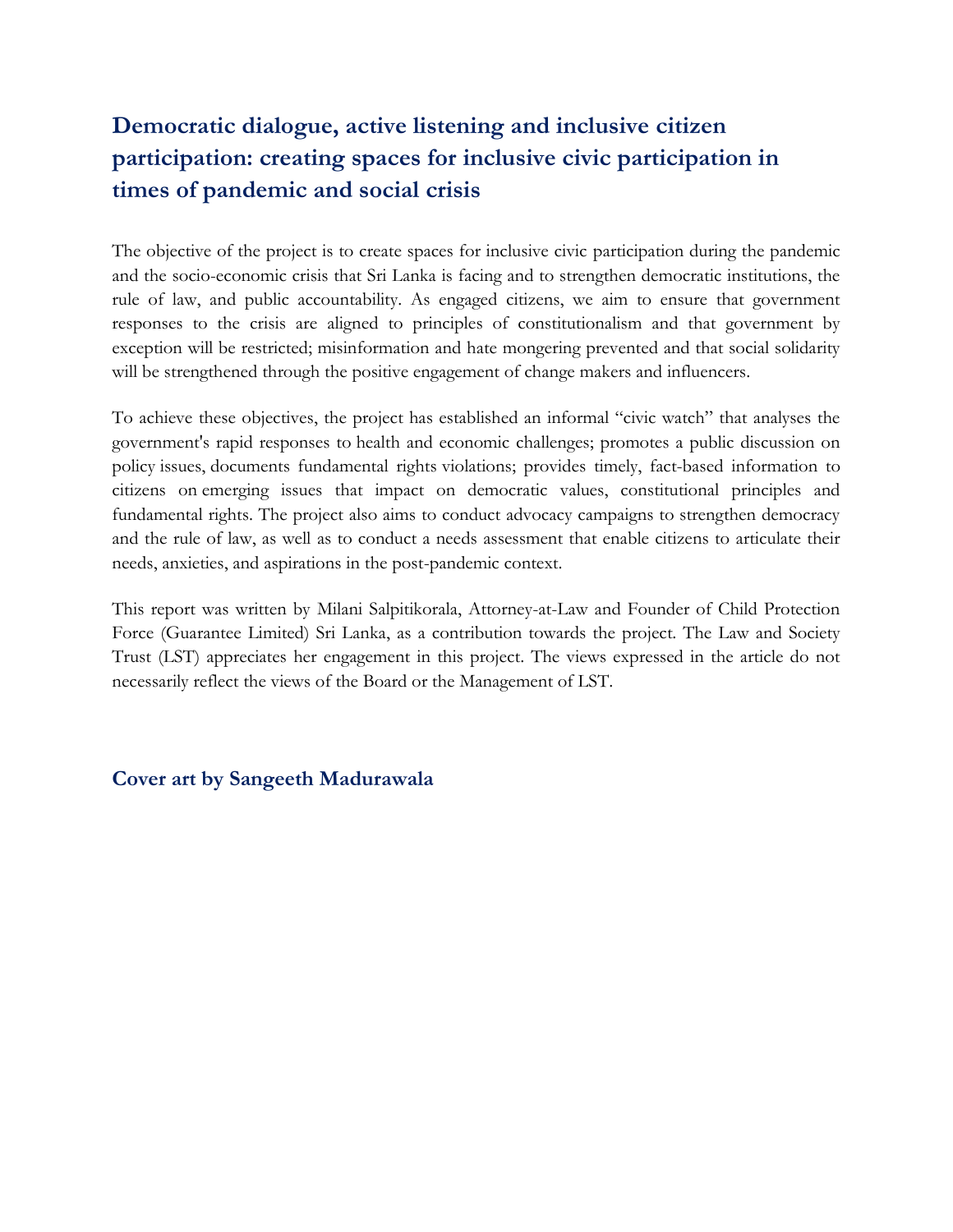# **Let's talk about how we can protect the rights of children during this pandemic**

#### **Introduction**

The rights granted to children by Sri Lankan law and through international conventions have been compromised in many ways due to the Covid-19 pandemic. With the island engulfed by the pandemic, people were restricted to their homes. This, in combination with other challenges such as the loss of jobs and diminished incomes and the inability to access basic resources, have created additional stresses within families. Parents and caregivers vent their frustrations on their children and spouses or partners. Children were stuck at home and during this time they were unable to receive a quality education, meet friends, exercise and play. Many children also experienced a fall in nutrition levels. The home, which should be a haven for families, often became like a stifling prison where abuse was common.

The Covid-19 pandemic had a cruel impact on everyone, and most so to our children. Abuse against children has spiked and surveys state that 76.8% of the respondents experienced verbal abuse, while 7.8% encountered physical and 5.6% sexual violence. Statistics further reveal that 49% of the perpetrators were neighbours, followed by parents who constitute 25% of the abusers, and intimate partners who constitute 24% of the perpetrators.<sup>1</sup>However, child rights activists know that these numbers do not portray the full picture as most cases of family violence go unreported. There are cultural taboos to discussing and reporting on violence within the family and so only the most extreme cases of prolonged violence and abuse may get reported. Thus, data on family violence during the COVID-19 pandemic too is not comprehensive. In addition, the lockdowns made it particularly difficult to access social services.

#### **Who are the children of Sri Lanka?**

At the outset it should be noted that the definition of who constitutes as a "child" varies in Sri Lankan law. Under Article 1 of the *Convention on the Rights of the Child* the definition is that *"a child means every human being below the age of eighteen years."* Similarly, in the *Sri Lankan Penal Code (Amendment) Act No. 16 of 2006* the word "child" means *"person under eighteen".* However, in certain laws a "child" is defined as *"a person under the age of fourteen years*". To maintain consistency with both local and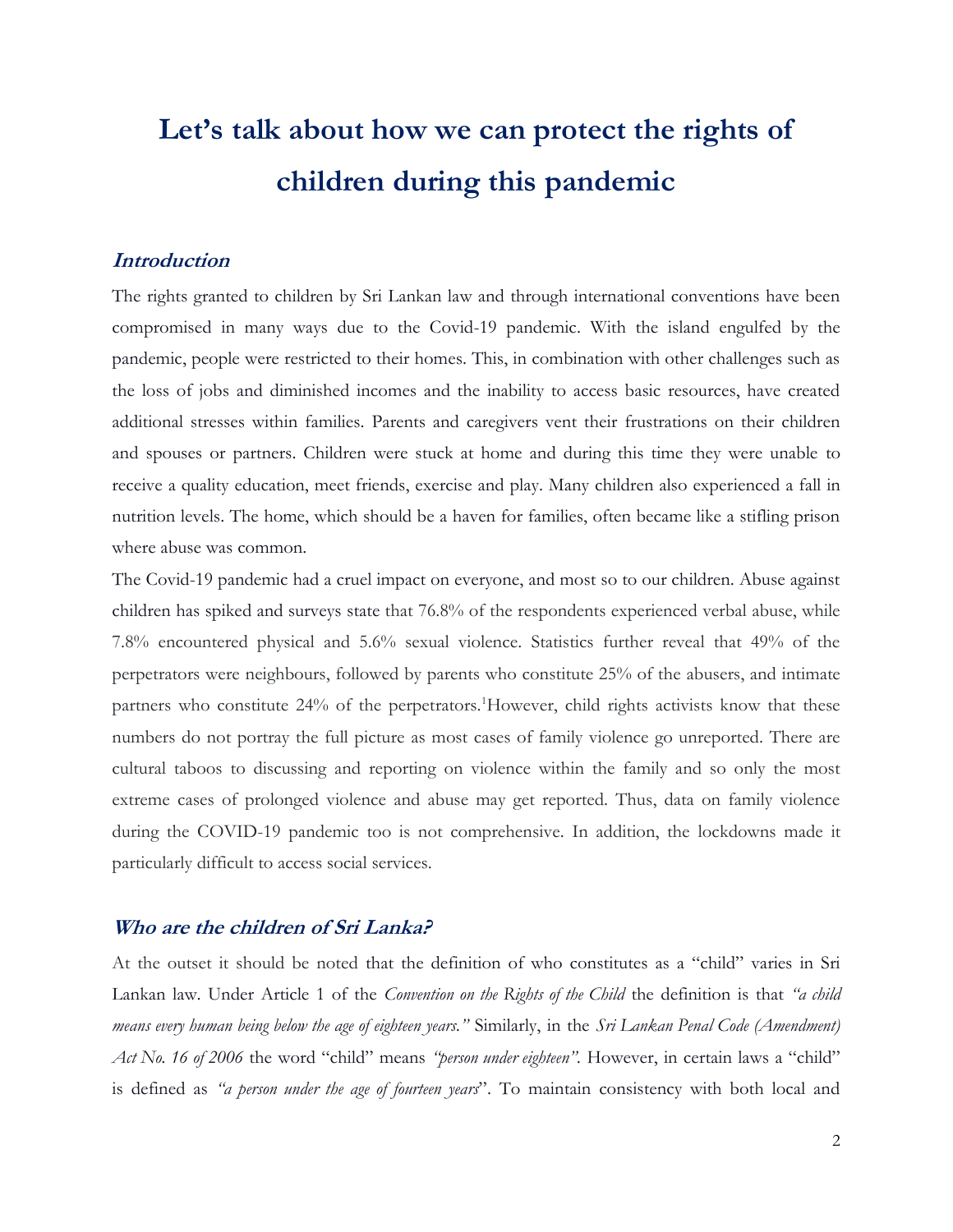international law; in this chapter the reference to a "child" will mean an individual below eighteen years of age. Throughout this chapter all the rights a child is entitled to and upheld by law will be addressed from this baseline. This will include a child's rights to protection, shelter, nutrition, education, juvenile justice and more.

#### **Protection and shelter**

Under *Article 27(13) of the Constitution of the Democratic Socialist Republic of Sri Lanka* the country has pledged to *"promote with special care the interests of children and youth, so as to ensure their full development, physical, mental, moral, religious and social, and to protect them from exploitation and discrimination"*. In addition, legal frameworks such as the Sri Lanka Penal Code and the Convention on the Rights of the Child protect the child's right to safety. This value is a foundational obligation that the country must uphold but it is a right of particular concern during the outbreak of the virus.

A report published by the World Health Organization (WHO) titled "Global status report on preventing violence against children 2020" expressed concerns regarding a spike in calls to helplines regarding cases of child abuse. The report went on further express the view that any decline in the numbers of calls is more likely to be due to a reduction in the ability of  $3<sup>rd</sup>$  parties such as teachers and social workers being able to identify abuse virtually, as opposed to an actual reduction in the numbers of cases of domestic abuse.

This matter was brought to light by Minister Johnston Fernando's statement to the parliament in February of 2020 in which he stated that in the first 15 days of the year 2020 there were over 54 cases of child abuse reported.<sup>2</sup>It is important to note that the number of cases reported is likely to be much lower than the actual number of cases prevalent.

A press release between the United Nations Children's Fund and National Child Protection Agency (NCPA) in Sri Lanka presented facts that followed the concerns raised by the WHO report. <sup>3</sup>It stated that between 16 March – 7 April 2020 the number of complaints received to the NCPA helpline 1929, increased by 40%. Of the 292 complaints, 121 related to cruelty to children. As stated before, the real figure of child abuse and that which is reported is likely to be different, even much higher, as children may not be able to report the abuse safely or may even be unable to identify their treatment as abuse and as violations of their rights to safety and protection. This is supported by existing research which shows that child or domestic abuse increases during public health emergencies.<sup>4</sup>As the world locks down to keep safe from the deadly virus, children are being abused in their homes -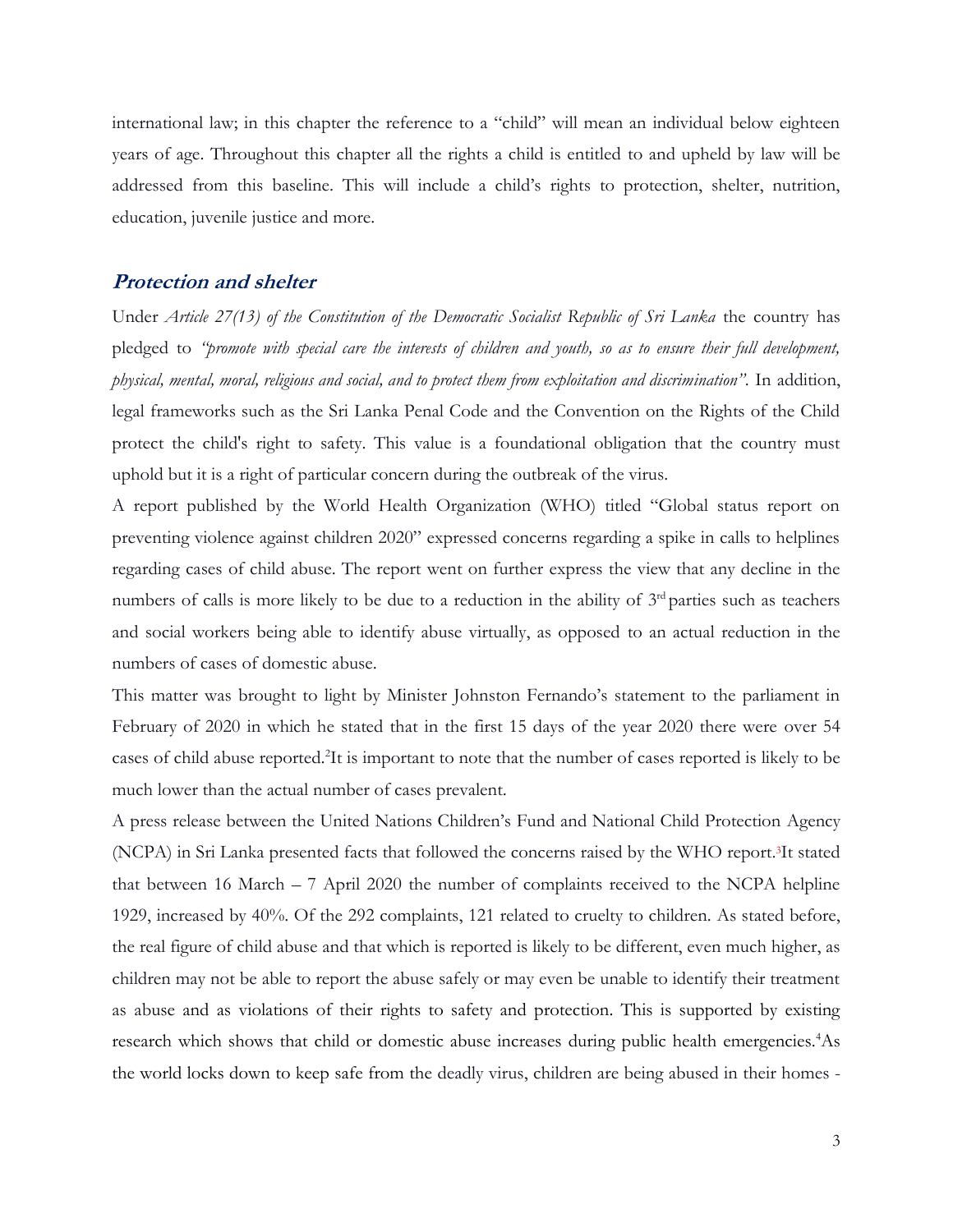the very spaces that are meant to keep them safe, and by the people that are expected to protect them.

#### **Testimony from a Human Resource Manager in a Private Hospital- Colombo (male, age 30, Pelmadulla)**

*"The daily lifestyles of people have changed dramatically with the pandemic. If we take children who are at school age, they cannot go to school. They now spend most of their time at home, engrossed in on-line education. In one sense, they have more love from their parents and family members. But school-age children need to associate with peer groups. That aspect is completely missing. Sports, aesthetic and many other collective activities are also impossible to conduct. The method of learning on-line is quite different and it has increased pressure among students."*

Children need and deserve special care during this pandemic. It is a time where they do not have access to resources such as their friends, teachers or other trusted members of society that could in ordinary circumstances provide support and protection. The pandemic has resulted in increased levels of fear and insecurity, the loss of livelihoods, it has created an unstable economy, and almost overnight changed the working and living conditions of everyone. However, despite these being probable factors explaining as to why children are being abused at an alarming

rate, it does not amount to a valid excuse. In a time where society must rely on one another for survival, the most vulnerable of our society, children are subjected to the most horrific forms of abuse.

The pandemic has paved the way for an increase in the exploitation and abuse of children. Prevention needs to take precedence and resources are needed to help survivors overcome their trauma. The country is indeed going through unprecedented times with high levels of uncertainty, but a significant amount of attention must be given to protecting and enforcing the rights of children.

#### **Education**

Article 27 (2) (h) of the Constitution of the Democratic Socialist Republic of Sri Lanka mentions that one of the objectives of the state is *"the complete eradication of illiteracy and the assurance to all persons of the right to universal and equal access to education at all levels.* Moreover, the country ratified the Convention on the Rights of the Child in 1991 and as per Article 28 of the Convention the child's right to education is recognized. The law of the country has time and time again recognized the importance of education both as a human right and as a cornerstone obligation of the country.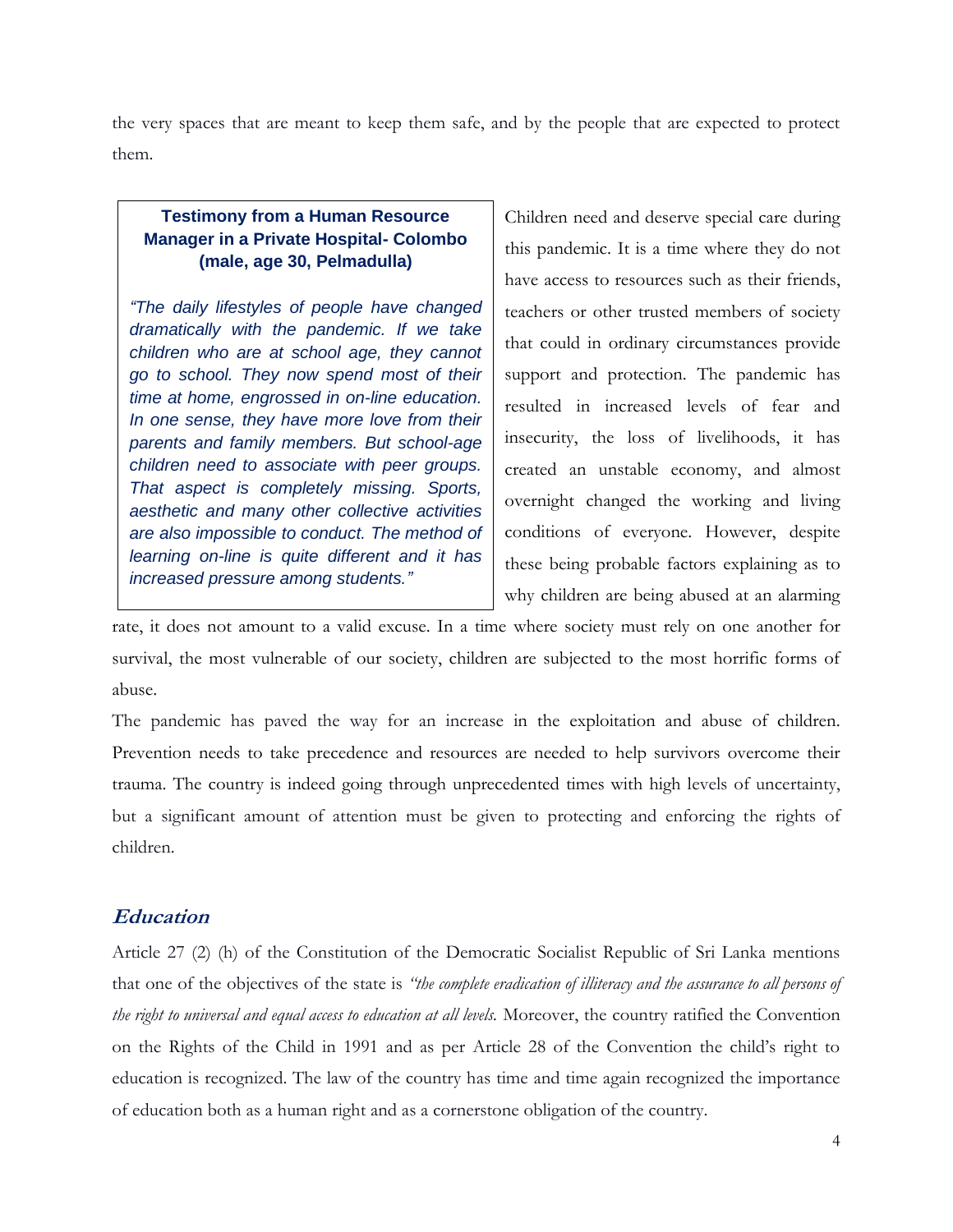#### **Testimony from a Self Employed / Daily Wage Worker (Female, age 49, Hiripitiyagama, Anuradhapura)**

*"My two sons have finished their school education, but my daughter is still in school. Currently, she is in Grade 7. After schools closed due to the pandemic, the main alternative method she had was to follow online education. We faced many difficulties in facilitating that. Because none of us had an Android phone, which is a basic need for online education. No one took care of these difficulties. This is a common issue for most of the people in the village. Teachers are always saying they are doing on-line classes, but no one highlights these difficulties. Actually, this year, my daughter should be in grade 8, but there is still no way for her to complete grade 7. None of the examinations were properly conducted. Furthermore, students in grade 5 who are preparing for scholarship exams, Grade 11 ordinary level exams, and Grade 13 Advanced Level exams face numerous challenges in dealing with these critical educational milestones. Some of them have given up now. Also, some of the teachers do not have proper knowledge of technology".*

The move to on-line education was a natural response to the pandemic. However, this shift is accompanied by its own set of problems relating to accessibility. According to the report, After Access, ICT access and use in Asia and the Global South; in 2019 in Sri Lanka 78% of individuals between the ages of 15-56 owned a mobile phone but only 12%owned a laptop. In addition, only 34% had an internet connection. This was highlighted by the Ceylon Teachers' Union General Secretary Joseph Stalin, who commented that over 60% of students have

not had access to on-line education during the closure of schools. There were images of children having to climb trees, rocks and onto tree houses to connect to the internet and receive their education. There remains a wide digital divide between those who have access to technology and the internet and those who do not have it but need it.

There are also issues regarding the quality of education that children receive at this time. An article published by Development Asia which is an initiative of the Asian Development Bank showed that in 2020 only 4% of teachers utilized platforms such as Zoom and Microsoft Teams whilst 41% opted to use platforms such as WhatsApp and Viber to share notes with the children. This shows the challenges in delivering the same quality of education to all children. Some children receive oneway communications from their teachers and this is not likely to stimulate and motivate young children.

Children's access to education has been further complicated by the recent strike orchestrated by teachers in government schools. This strike followed the arrest and quarantine of 22 trade unionists who were protesting against the government decision to allow a military academy to conduct higher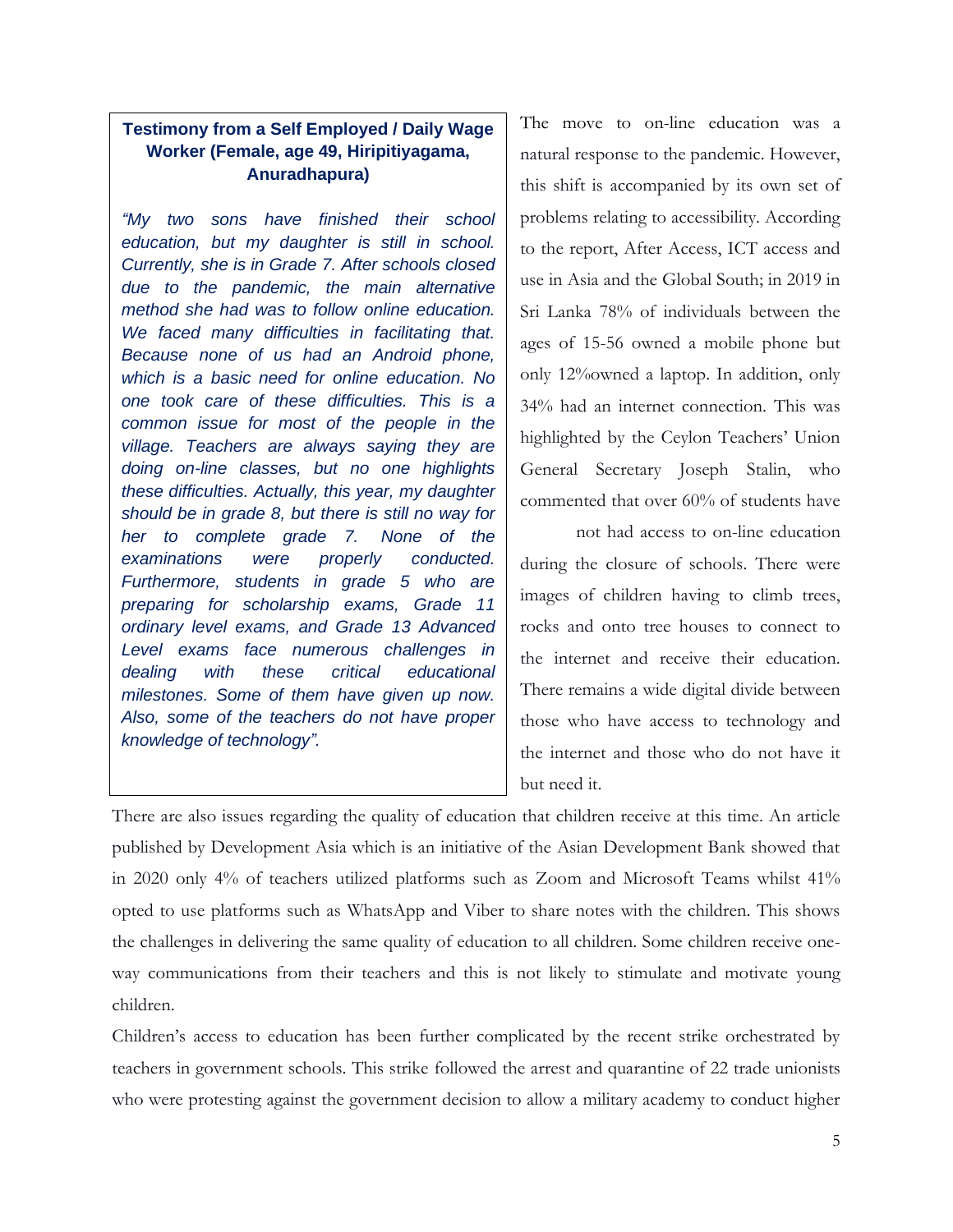education courses. This decision to strike indefinitely and withdraw from online schooling has left more children without access to any form of education.

These disruptions and the difficulty to access basic education may also encourage children not to return to school once schools re-open. Children from families of lower economic status have had to take on jobs to supplement the income or have taken on a role of being caregivers and they are likely to find it more difficult to make the shift back to the routine of going to school. The drop-out rate of children from the school system is likely to rise.

#### **Health and Nutrition**

Sri Lanka has always struggled with providing children with good nutrition and Covid-19 has further aggravated this. As per the Demographic and Health Surveys (DHSs) of the Census and Statistics Department, the nutrition status of children under the age of 5 has not improved over the years. The latest available data from 2016 showed that the percentage of underweight children below the age of 5 declined only marginally from 21 per cent in 2006/07 to only 20.5 per cent in 2016. Moreover, 17 per cent of children under age 5 are stunted, 21 per cent are underweight and 15 per cent are thin for their height. As households lose income due to the pandemic and prices rise due to inflation, there is bound to be a further loss in nutrition and this will disproportionately affect poorer communities. Poor nutrition during early childhood will impact the mental and physical development of children.

The closure of schools has exacerbated the nutritional challenges of school children as over 1.1million children will be unable to receive their daily free school meals. Most often this meal is their main sources of nutrition and it was an incentive for marginalized communities to ensure that their children go to school.

#### **Testimony from a Logistic Manager in a Private Company in Colombo (male, age 34, Bandarawela)**

*"My brothers' sons started school in 2019. Now he is in Grade Two. There are many things they have missed. They don't have practical knowledge. Also, the behaviours of the children have changed in a very negative manner. We should be advanced with technology and many other things. But we must find solutions for the other negative impacts, that would be very important."*

The lack of social interaction with other children combined with the increase in the use of on-line tools have resulted in increased levels of stress, and mental health issues among children. Many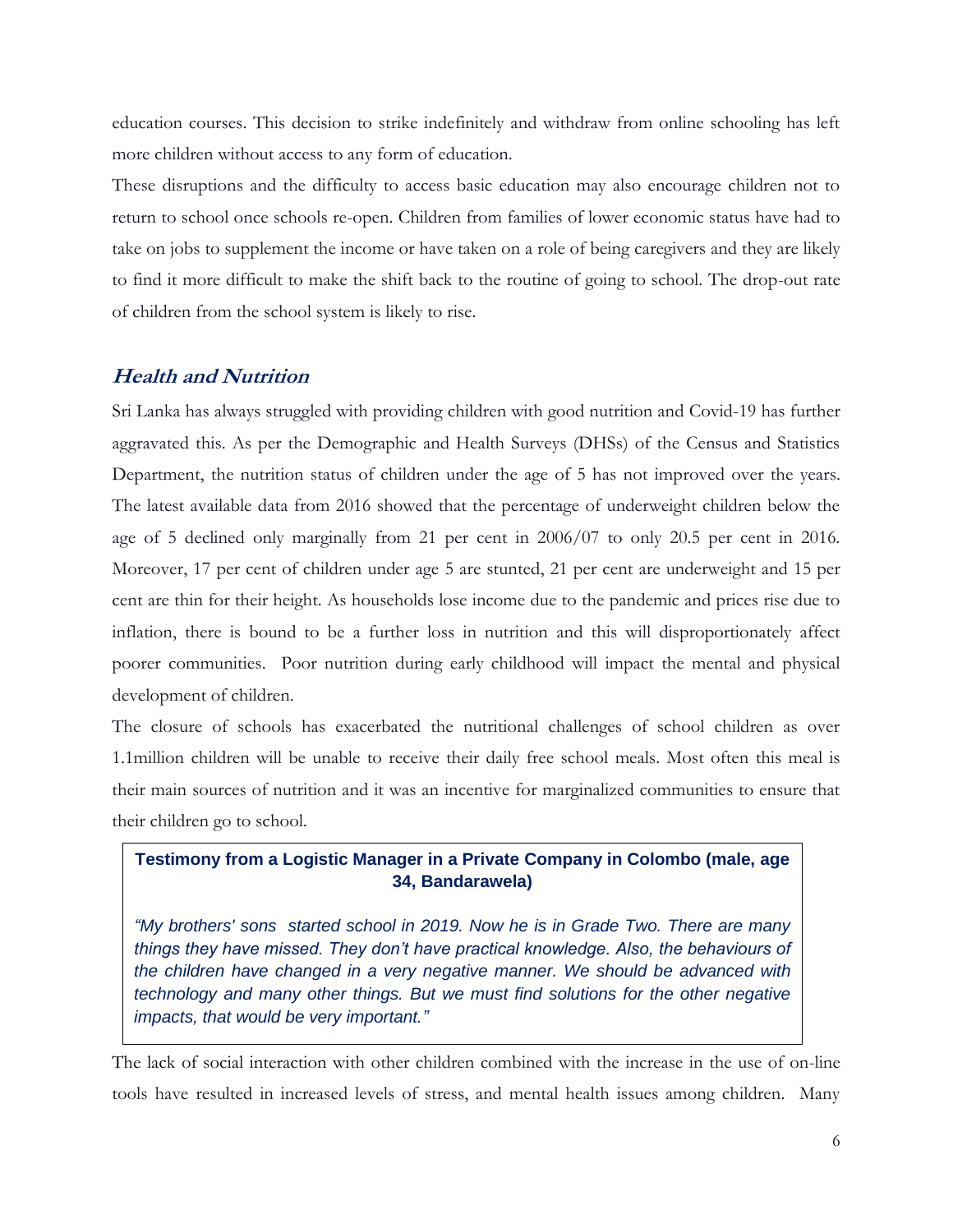children are experiencing an addiction to technology, spending time on games and not exercising and using their motor skills. Professor Kalinga Silva of the University of Peradeniya referred to this during a webinar, commenting that "Children are now addicted to telephone games. People are under chronic stress." There is a rapid increase in their use of screen time and this has created its own set of problems.

#### **Conclusion**

There are several community measures that have been taken, to mitigate violence against children and women during the COVID-19 pandemic. These include initiatives such as including faith leaders to play a proactive role to mitigate domestic violence.<sup>5</sup>As much as the governments and community's efforts to mitigate the crippling effects of the pandemic on society should be appreciated, we only see the tip of the iceberg of the problems that children and families are facing at this time. Taking into consideration good examples from countries like New Zealand and Singapore, where strategic plans to prevent and respond to violence against children during the pandemic were developed, Sri Lanka too could do much more to minimize the risk of safety for children.

Sri Lanka too, requires a strategic plan that includes:

- The engagement of multiple sectors (health, education, law enforcement, social workers etc.), that contribute to preparedness and risk mitigation strategies, communication platforms and there are adequate resources allocated for these activities.
- Plan prevention and response programs and services for those affected by violence that will include:
- Mental health, psychosocial support, and protection services
- Alcohol and substance use prevention programs, counselling services, and medical treatment including immediate post-rape care services.
- Promotion of paid sick, medical, family leave, and affordable childcare for all essential workers.
- A public information programme on the prevalence of violence and abuse of children during the pandemic and the availability of services to prevent and respond to violence or self-help or peer support groups for survivors of violence.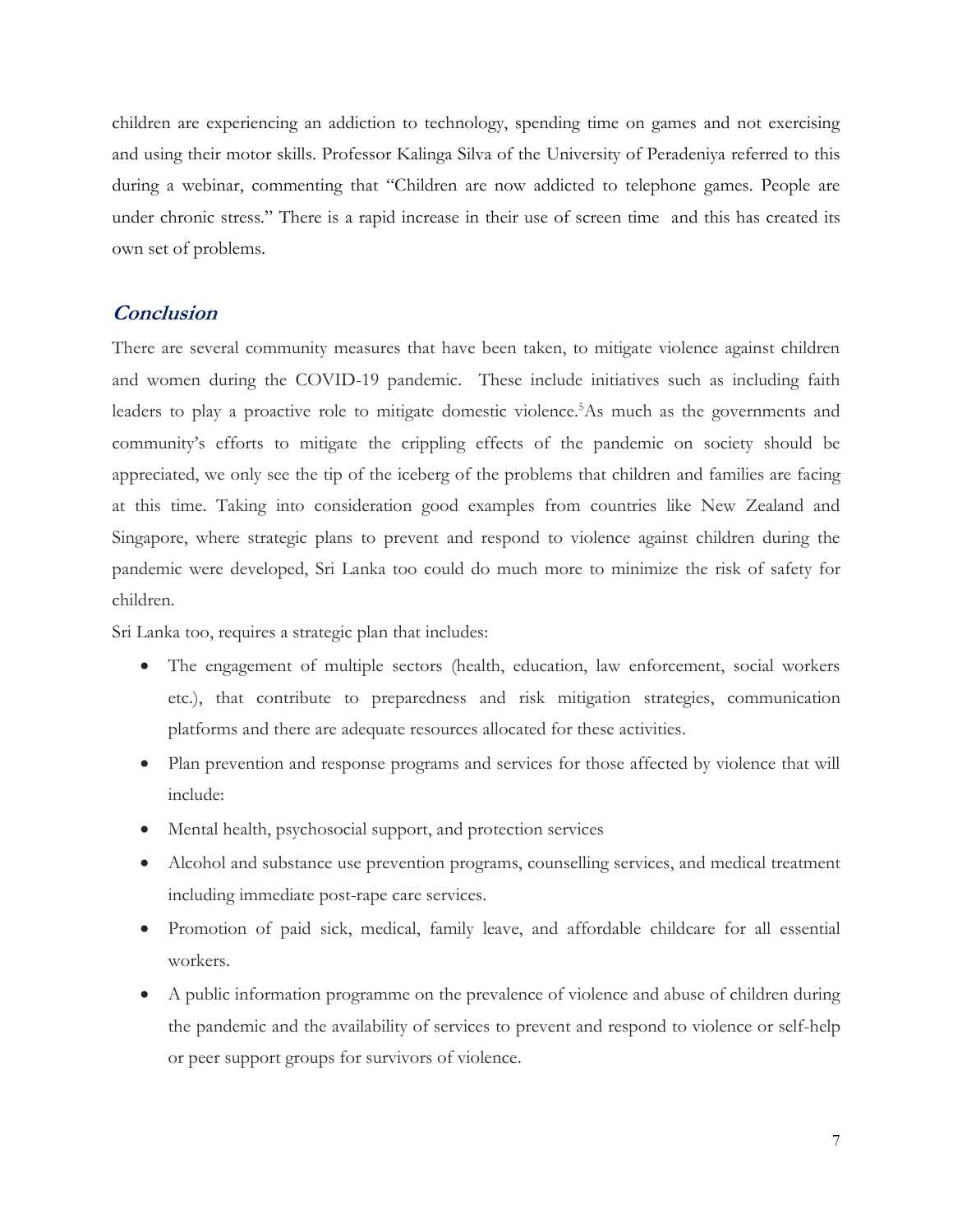- The public information must be disseminated via radio, television, online, posters, leaflets notices in grocery shops or pharmacies. The communications must be accessible in all three national languages and in communication forms accessible to the hearing and visually impaired.
- Alert essential service providers in the community such as mail carriers, meter readers, first responders, and food delivery services about signs that indicate violence or abuse and what they should do if help is needed by survivors.
- Law enforcement officers to be trained to identify and reduce risks associated with violence, including harm caused by alcohol, weapons, drug use, and other addictive behaviours.
- Make provisions to allow those seeking help for violence to safely leave the home, even during the lockdown.
- Keep existing helplines functioning or establish new ones including regular phone calls, text messages, chat or missed calls, and the delivery of telemedicine free of charge and ensure that all survivors of violence can access them.
- Establish multi-sectoral collaboration to address violence that includes the criminal justice system, health, social services, and civil society organizations.
- Provide parenting tips to caregivers during lockdowns or quarantine period and encourage self-care, techniques to reduce stress and mental distress, support positive coping strategies, social support, safety planning, and techniques to avoid tobacco, alcohol, or drug usage.

Protecting and enforcing the rights of children, especially during the pandemic, is of paramount importance. It is evident from all of the research and empirical data available and presented, that the negative effects of the pandemic disproportionately affect children from across the social, economic spectrums of society. Whilst the virus itself does not discriminate on who gets infected the distribution of the adverse impact on different communities differs widely.

The Covid-19 pandemic has widened the existing inequalities and vulnerabilities in society. Whilst all children are affected by the pandemic, some groups of children have their basic and most fundamental rights violated and this will impact their life chances in the years to come. Children are Sri Lanka's most valuable resource and more must be done to protect the future generations of Sri Lanka.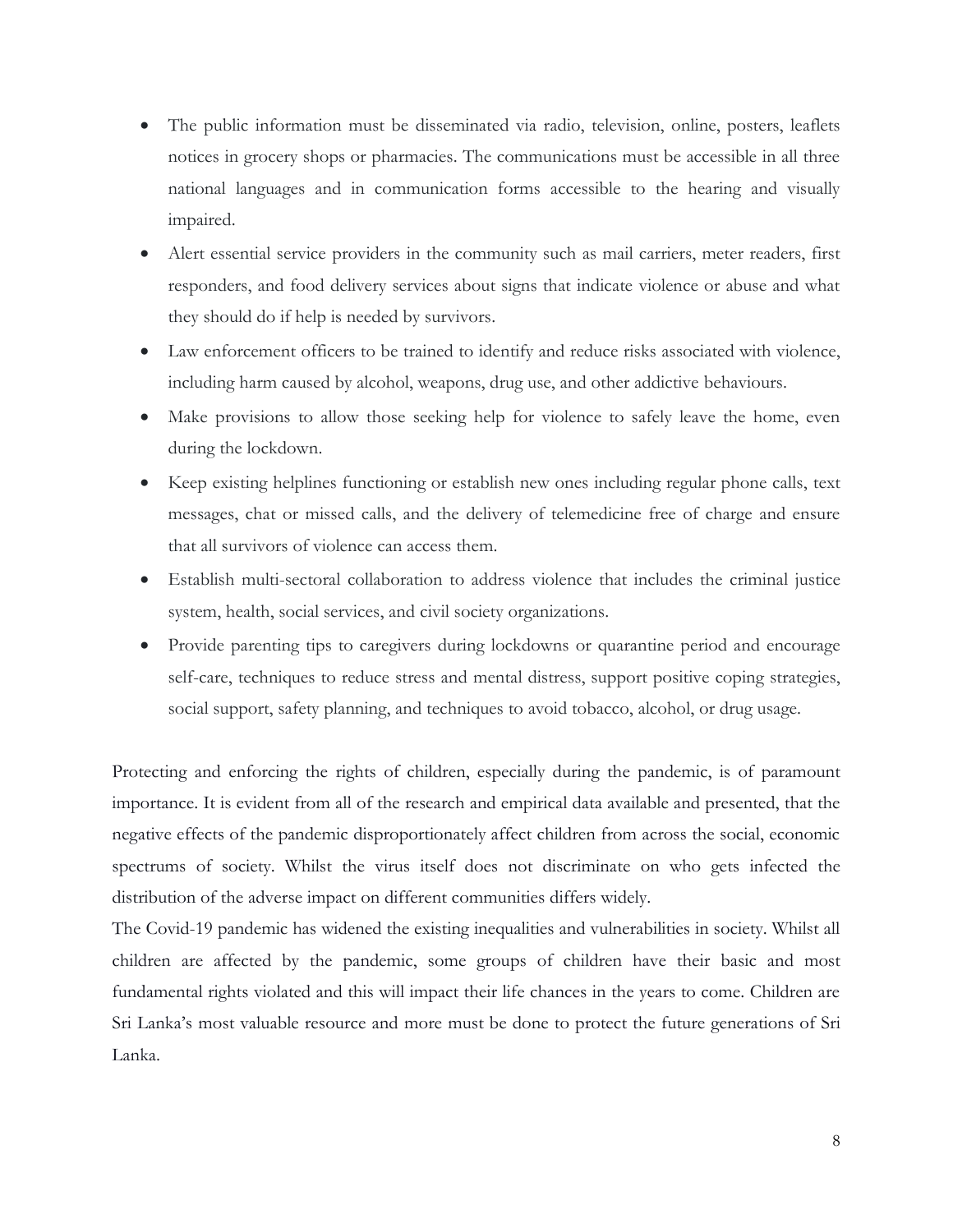## **References**

<sup>1</sup>Phakathi, Mantoe. Report Shows Sri Lanka has Escalation of Violence during COVID-19 Lockdown.IPS [Internet]. Aug 19 2020 , Available at [http://www.ipsnews.net/2020/08/report](http://www.ipsnews.net/2020/08/report-shows-sri-lanka-escalation-violence-covid-19-lockdown/)[shows-sri-lanka-escalation-violence-covid-19-lockdown/](http://www.ipsnews.net/2020/08/report-shows-sri-lanka-escalation-violence-covid-19-lockdown/)

 $^{2}$ 5891 child abuse cases reported from 2012 – 2020. News 1st [Internet]. Feb 11, 2020, Available at <https://www.newsfirst.lk/2020/02/11/5891-child-abuse-cases-reported-from-2012-2020/>

<sup>3</sup> UNICEF and NCPA Gravely Concerned By Increase In Proportion Of Child Cruelty Cases Reported to NCPA Hotline Since The Start Of The Covid-19 Curfew. UNICEF [Internet]. April 9, 2020, Available at [https://www.unicef.org/srilanka/press-releases/unicef-and-ncpa-gravely](https://www.unicef.org/srilanka/press-releases/unicef-and-ncpa-gravely-concerned-increase-proportion-child-cruelty-cases-reported)[concerned-increase-proportion-child-cruelty-cases-reported](https://www.unicef.org/srilanka/press-releases/unicef-and-ncpa-gravely-concerned-increase-proportion-child-cruelty-cases-reported)

<sup>4</sup> Violence against children and adolescents in the time of COVID-19, United Nations ECLAC [Internet], December 2000, Available At [https://www.cepal.org/en/publications/46486-violence](https://www.cepal.org/en/publications/46486-violence-against-children-and-adolescents-time-covid-19)[against-children-and-adolescents-time-covid-19](https://www.cepal.org/en/publications/46486-violence-against-children-and-adolescents-time-covid-19)

<sup>5</sup> Faith leaders join together to protect children during COVID-19, End Violence Against Children [Internet],14th April 2020, Available At [https://www.end-violence.org/articles/faith-leaders-join](https://www.end-violence.org/articles/faith-leaders-join-together-protect-children-during-covid-19)[together-protect-children-during-covid-19](https://www.end-violence.org/articles/faith-leaders-join-together-protect-children-during-covid-19)

### **Sources**

Social Policy and Child Rights Monitoring.UNICEF[Internet]. Available at <https://www.unicef.org/srilanka/social-policy-and-child-rights-monitoring>

COVID-19 and Children's Rights.OHCHR.[Internet].Available at <https://ohchr.org/EN/Issues/Children-OHCHR/Pages/COVID19Children.aspx>

UN Advisory paper:Immediate Social Economic Response to COVID 19 in Sri Lanka, UN sustainable development group [Internet]. July 2000, Available at [https://unsdg.un.org/resources/un-advisory-paper-immediate-socio-economic-response-covid-19](https://unsdg.un.org/resources/un-advisory-paper-immediate-socio-economic-response-covid-19-sri-lanka) [sri-lanka](https://unsdg.un.org/resources/un-advisory-paper-immediate-socio-economic-response-covid-19-sri-lanka)

The Situation of Children in Sri Lanka. UNICEF [Internet] 2021, Available at <https://www.unicef.org/srilanka/situation-children-sri-lanka>

The Impact of Covid-19 on Women and Girls with Disabilities: A global assessment and case studies on sexual and reproductive health and rights, gender-based violence, and related rights,Save the Children [internet] 2021. Available At: [https://resourcecentre.savethechildren.net/library/hidden-impact-covid-19-children-global-](https://resourcecentre.savethechildren.net/library/hidden-impact-covid-19-children-global-research-series)

[research-series](https://resourcecentre.savethechildren.net/library/hidden-impact-covid-19-children-global-research-series)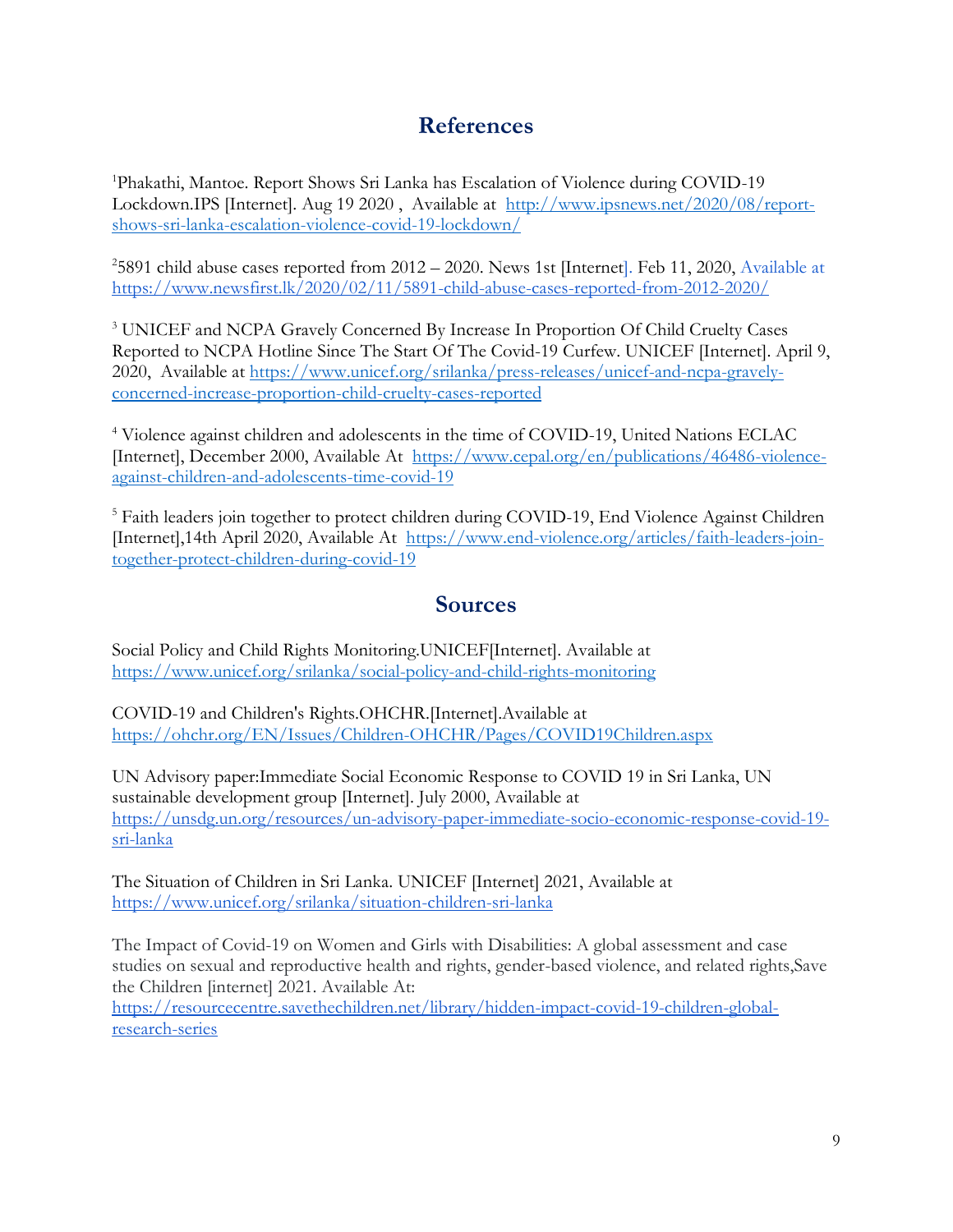COVID-19 and Burden of Child Under-nutrition in Sri Lanka. Daily Mirror [Internet]. July 2, 2021, Available at [https://www.dailymirror.lk/editorialbusiness/COVID-19-and-burden-of-child](https://www.dailymirror.lk/editorialbusiness/COVID-19-and-burden-of-child-undernutrition-in-Sri-Lanka/340-215245)[undernutrition-in-Sri-Lanka/340-215245](https://www.dailymirror.lk/editorialbusiness/COVID-19-and-burden-of-child-undernutrition-in-Sri-Lanka/340-215245)

Children Fall Prey to the Invisible Pandemic. Daily Mirror [Internet]. Dec 25, 2020, Available at <https://www.dailymirror.lk/medicine/Children-fall-prey-to-the-Invisible-Pandemic/308-202512> New Births Decrease due to COVID: Indigenous Medicine State Minister. Daily Mirror [Internet]. July 16, 2021, Available at [https://www.dailymirror.lk/latest\\_news/New-births-decrease-due-to-](https://www.dailymirror.lk/latest_news/New-births-decrease-due-to-COVID-Indigenous-Medicine-State-Minister/342-216284)[COVID-Indigenous-Medicine-State-Minister/342-216284](https://www.dailymirror.lk/latest_news/New-births-decrease-due-to-COVID-Indigenous-Medicine-State-Minister/342-216284)

Beating 'Pandemic Depression.' Daily Mirror [Internet].July 16,2021, Available at <https://www.dailymirror.lk/medicine/Beating-Pandemic-Depression/308-216250>

Global Status Report on Preventing Violence against Children 2020.WHO [Internet],Available at [https://www.who.int/teams/social-determinants-of-health/violence-prevention/global-status](https://www.who.int/teams/social-determinants-of-health/violence-prevention/global-status-report-on-violence-against-children-2020)[report-on-violence-against-children-2020](https://www.who.int/teams/social-determinants-of-health/violence-prevention/global-status-report-on-violence-against-children-2020)

5891 Child Abuse Cases Reported from 2012 – 2020. News 1<sup>st</sup> [Internet]. Feb 11, 2020, Available at <https://www.newsfirst.lk/2020/02/11/5891-child-abuse-cases-reported-from-2012-2020/>

*Weekly epidemiological report*,Epidemiology Unit: Vol.47, No.42. [internet]  $10^{th}$  t0  $16^{th}$  October 2020, Available at [http://www.epid.gov.lk/web/images/pdf/wer/2020/vol\\_47\\_no\\_42-english.pdf](http://www.epid.gov.lk/web/images/pdf/wer/2020/vol_47_no_42-english.pdf)

UNICEF and NCPA Gravely Concerned By Increase In Proportion Of Child Cruelty Cases Reported To NCPA Hotline Since The Start Of The Covid-19 Curfew. UNICEF [Internet], April 9, 2020, Available at [https://www.unicef.org/srilanka/press-releases/unicef-and-ncpa-gravely](https://www.unicef.org/srilanka/press-releases/unicef-and-ncpa-gravely-concerned-increase-proportion-child-cruelty-cases-reported)[concerned-increase-proportion-child-cruelty-cases-reported](https://www.unicef.org/srilanka/press-releases/unicef-and-ncpa-gravely-concerned-increase-proportion-child-cruelty-cases-reported)

COVID-19 pandemic and school education Sri Lanka Journal of Child Health 2020; 49(3): 207-209 [Internet] Available At: [https://drive.google.com/file/d/1Mi](https://drive.google.com/file/d/1Mi-htIz1IlY5IaaKlgtW4L61RqTRCtQ0/view?usp=sharing)[htIz1IlY5IaaKlgtW4L61RqTRCtQ0/view?usp=sharing](https://drive.google.com/file/d/1Mi-htIz1IlY5IaaKlgtW4L61RqTRCtQ0/view?usp=sharing)

Building a Crisis-Resilient Education System in Sri Lanka. Development Asia [Internet], June 28, 2021, Available at [https://development.asia/insight/building-crisis-resilient-education-system-sri](https://development.asia/insight/building-crisis-resilient-education-system-sri-lanka)[lanka](https://development.asia/insight/building-crisis-resilient-education-system-sri-lanka)

Sri Lankan children make a dangerous climb for online school. Aljazeera [Internet]. Available At: [https://www.aljazeera.com/gallery/2021/7/13/sri-lankan-children-make-a-dangerous-climb-for](https://www.aljazeera.com/gallery/2021/7/13/sri-lankan-children-make-a-dangerous-climb-for-online-school)[online-school](https://www.aljazeera.com/gallery/2021/7/13/sri-lankan-children-make-a-dangerous-climb-for-online-school)

LIRNEasia on access for all, women and work at the inaugural Sri Lanka Internet Day, LIRNEasia [Internet] 12th April 2021. Available At:<https://lirneasia.net/2019/05/afteraccess-asia-report3/>

Virtual Education, COVID-19 and Dumping of our Children – EDITORIAL. Daily Mirror.[Internet], Feb 1, 2021, Available at [https://www.dailymirror.lk/opinion/Virtual-education-](https://www.dailymirror.lk/opinion/Virtual-education-CoVID-19-and-dumping-of-our-children-EDITORIAL/172-204847)[CoVID-19-and-dumping-of-our-children-EDITORIAL/172-204847](https://www.dailymirror.lk/opinion/Virtual-education-CoVID-19-and-dumping-of-our-children-EDITORIAL/172-204847)